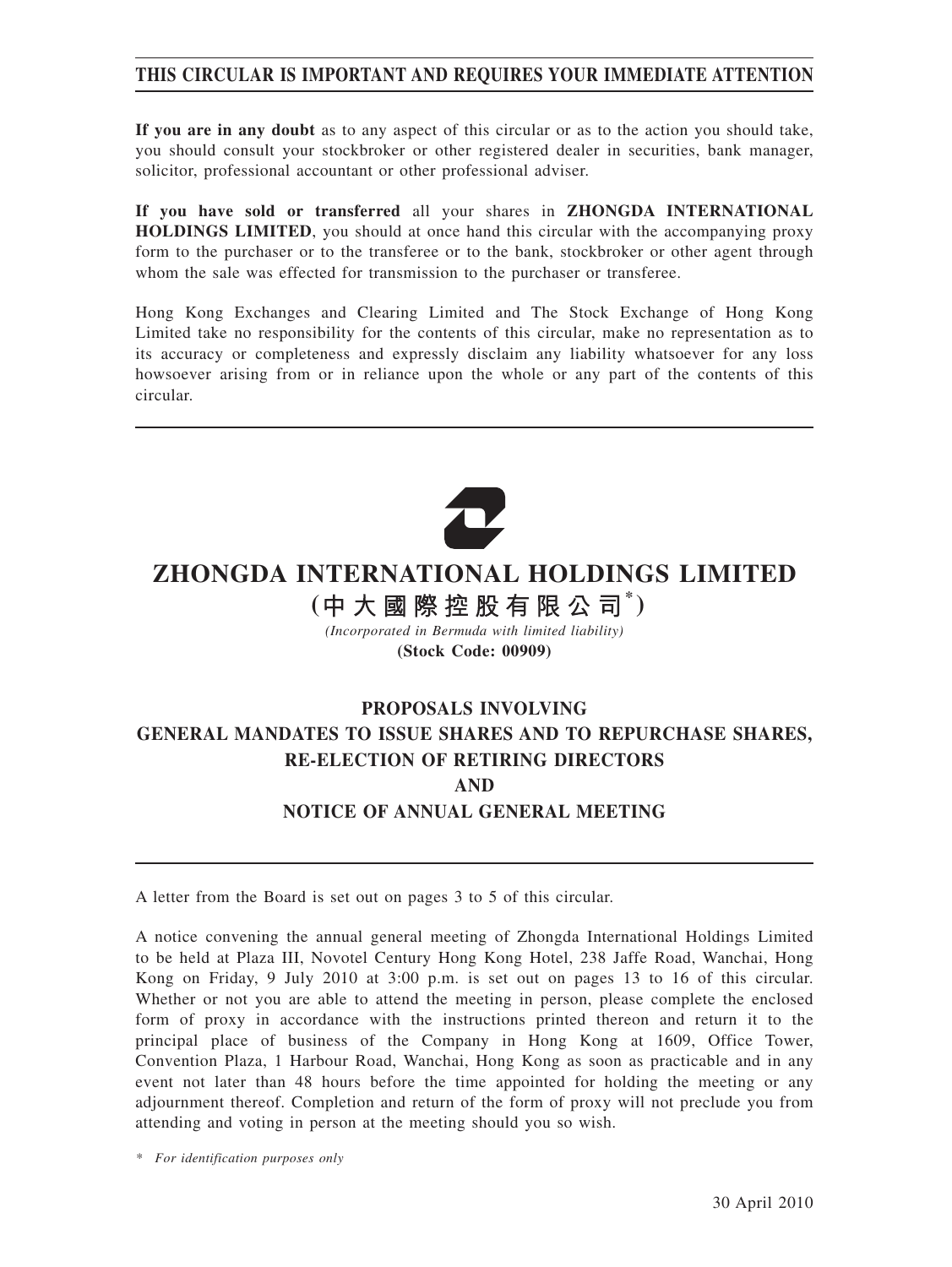# **CONTENTS**

## *Page*

|                                                              | $\overline{1}$ |
|--------------------------------------------------------------|----------------|
|                                                              | 3              |
| L                                                            | 3              |
| Н.                                                           | $\overline{4}$ |
| Ш.                                                           | $\overline{4}$ |
| IV.                                                          | 5              |
| V.                                                           | 5              |
|                                                              | 5              |
| Appendix I – Explanatory Statement on the Repurchase Mandate | 6              |
|                                                              | 10             |
|                                                              | 13             |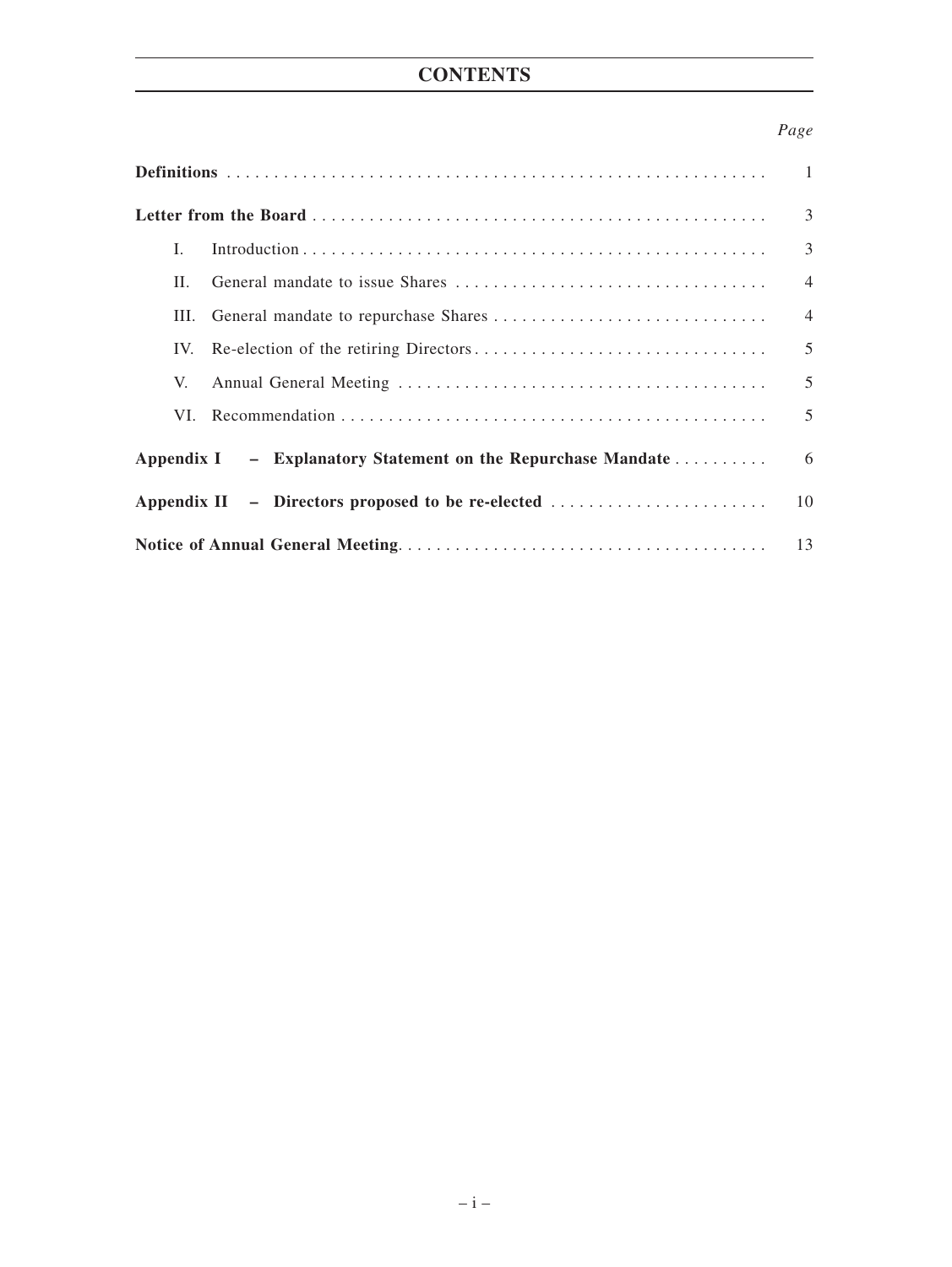*In this circular, the following expressions have the following meanings unless the context requires otherwise:*

| "AGM"                     | the annual general meeting of the Company to be held<br>at Plaza III, Novotel Century Hong Kong Hotel, 238<br>Jaffe Road, Wanchai, Hong Kong on Friday, 9 July<br>2010 at 3:00 p.m. |
|---------------------------|-------------------------------------------------------------------------------------------------------------------------------------------------------------------------------------|
| "associate(s)"            | has the same meaning ascribed to it under the Listing<br>Rules                                                                                                                      |
| "Board"                   | the board of Directors                                                                                                                                                              |
| "Bye-laws"                | the bye-laws of the Company                                                                                                                                                         |
| "Company"                 | Zhongda International Holdings Limited, a company<br>incorporated in Bermuda with limited liability, with its<br>Shares listed on the Main Board of the Stock Exchange              |
| "Director(s)"             | the director(s) of the Company                                                                                                                                                      |
| "Group"                   | the Company and its subsidiaries                                                                                                                                                    |
| "Hong Kong"               | the Hong Kong Special Administrative Region of the<br>People's Republic of China                                                                                                    |
| "Latest Practicable Date" | 26 April 2010, being the latest practicable date prior to<br>the printing of this circular for ascertaining certain<br>information referred to in this circular                     |
| "Listing Rules"           | the Rules Governing the Listing of Securities on the<br><b>Stock Exchange</b>                                                                                                       |
| "Ordinary Resolution(s)"  | the proposed ordinary resolution(s) as referred to in the<br>notice of the AGM in this circular                                                                                     |
| "PRC"                     | the People's Republic of China, and for the purpose of<br>this circular, excludes Hong Kong, Macau Special<br>Administrative Region and the Taiwan region                           |
| "Repurchase Code"         | Hong Kong Code on Share Repurchases                                                                                                                                                 |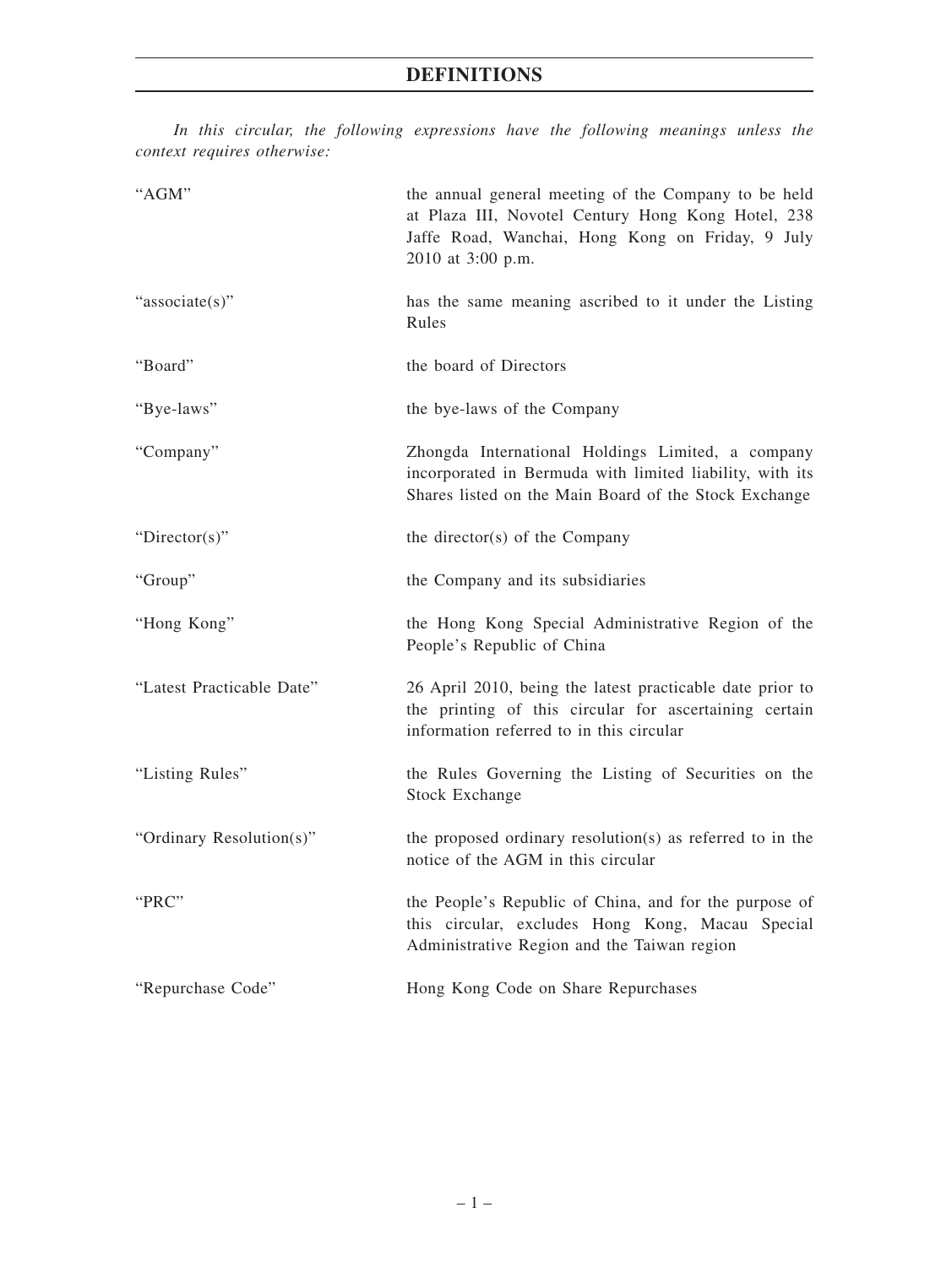## **DEFINITIONS**

| "Repurchase Mandate"  | a general mandate proposed to be granted to the<br>Directors to exercise the power of the Company to<br>repurchase Shares during the period as set out in the<br>Ordinary Resolution no. $4(B)$ up to a maximum of $10\%$<br>of the issued share capital of the Company as at the<br>date of passing of the resolution approving the<br>Repurchase Mandate                   |
|-----------------------|------------------------------------------------------------------------------------------------------------------------------------------------------------------------------------------------------------------------------------------------------------------------------------------------------------------------------------------------------------------------------|
| "SFO"                 | the Securities and Futures Ordinance (Chapter 571 of<br>the Laws of Hong Kong)                                                                                                                                                                                                                                                                                               |
| "Share $(s)$ "        | share(s) of $HK$0.10$ each in the share capital of the<br>Company                                                                                                                                                                                                                                                                                                            |
| "Share Issue Mandate" | a general mandate proposed to be granted to the<br>Directors to exercise the power of the Company to<br>allot, issue and deal with the Shares during the period<br>as set out in the Ordinary Resolution no. $4(A)$ up to a<br>maximum of 20% of the issued share capital of the<br>Company as at the date of passing of the resolution<br>approving the Share Issue Mandate |
| "Shareholder(s)"      | the holder(s) of the Share(s)                                                                                                                                                                                                                                                                                                                                                |
| "Stock Exchange"      | The Stock Exchange of Hong Kong Limited                                                                                                                                                                                                                                                                                                                                      |
| "subsidiary"          | a subsidiary within the meaning of the Companies<br>Ordinance (Chapter 32 of the Laws of Hong Kong)                                                                                                                                                                                                                                                                          |
| "Takeovers Code"      | Hong Kong Code on Takeovers and Mergers                                                                                                                                                                                                                                                                                                                                      |
| "HK\$"                | Hong Kong dollars, the lawful currency of Hong Kong                                                                                                                                                                                                                                                                                                                          |
| "RMB"                 | Renminbi, the lawful currency of the PRC                                                                                                                                                                                                                                                                                                                                     |
| $``q_0"$              | per cent.                                                                                                                                                                                                                                                                                                                                                                    |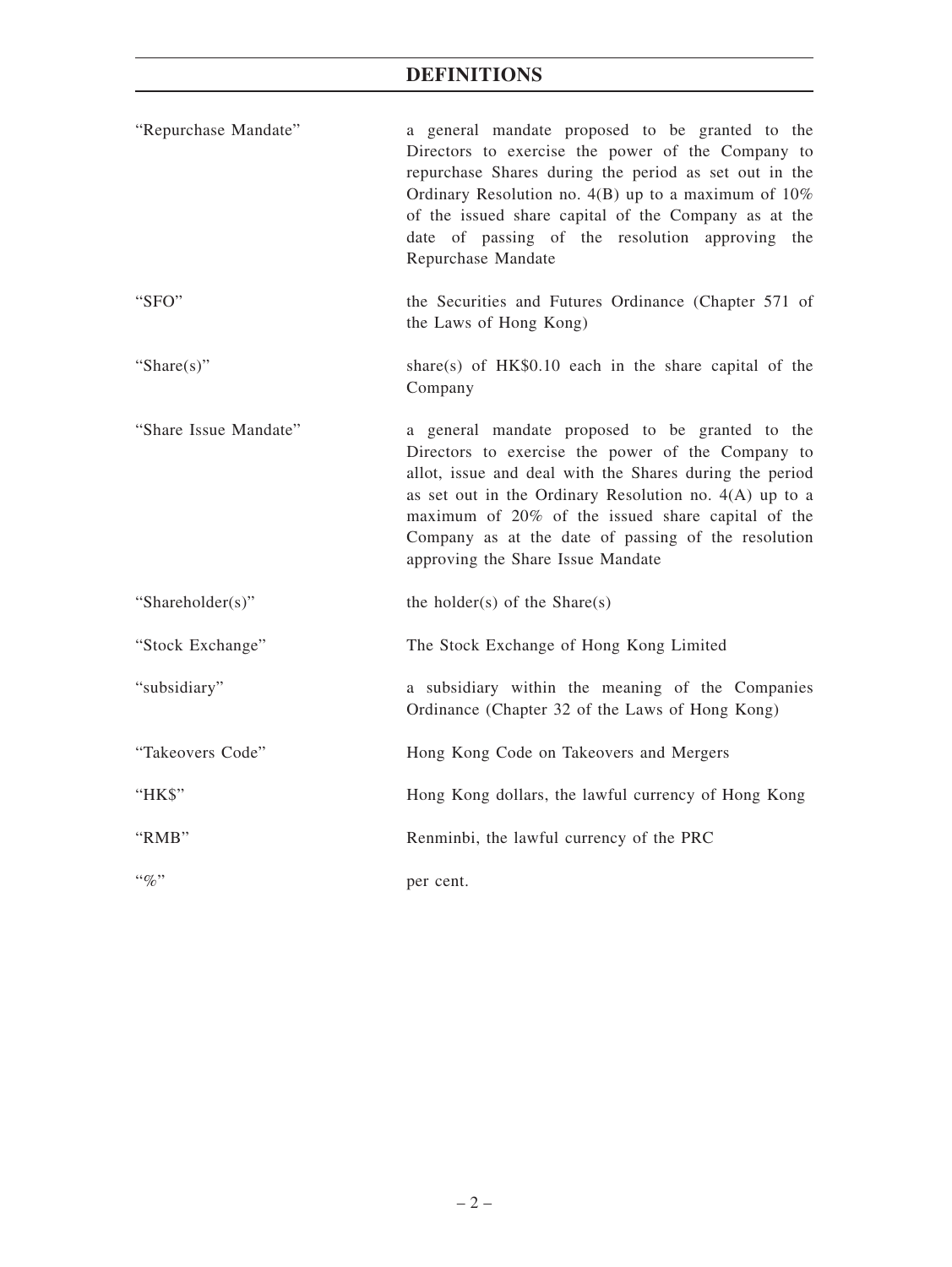## **LETTER FROM THE BOARD**



# **ZHONGDA INTERNATIONAL HOLDINGS LIMITED**

 $($ 中大國際控股有限公司 $*$ )

*(Incorporated in Bermuda with limited liability)* **(Stock Code: 00909)**

*Executive Directors:* Mr. Xu Lian Guo *(Chairman)* Mr. Xu Lian Kuan *(Vice-chairman and Chief Executive Officer)* Mr. Zhang Yuqing *(Vice-chairman)* Mr. Kwok Ming Fai

*Independent non-executive Directors:* Mr. Gu Yao Tian Mr. Sun Ka Ziang Henry Mr. Li Xinzhong

*Registered office:* Clarendon House 2 Church Street Hamilton HM 11 Bermuda

*Principal place of business in Hong Kong:* 1609, Office Tower Convention Plaza 1 Harbour Road Wanchai Hong Kong

30 April 2010

*To the Shareholders*

Dear Sir or Madam,

## **PROPOSALS INVOLVING GENERAL MANDATES TO ISSUE SHARES AND TO REPURCHASE SHARES, RE-ELECTION OF RETIRING DIRECTORS AND NOTICE OF ANNUAL GENERAL MEETING**

#### **I. INTRODUCTION**

The purpose of this circular is to provide you with information regarding the resolutions to be proposed at the AGM relating to (a) the Share Issue Mandate, (b) the Repurchase Mandate and (c) the re-election of the retiring Directors.

*\* For identification purposes only*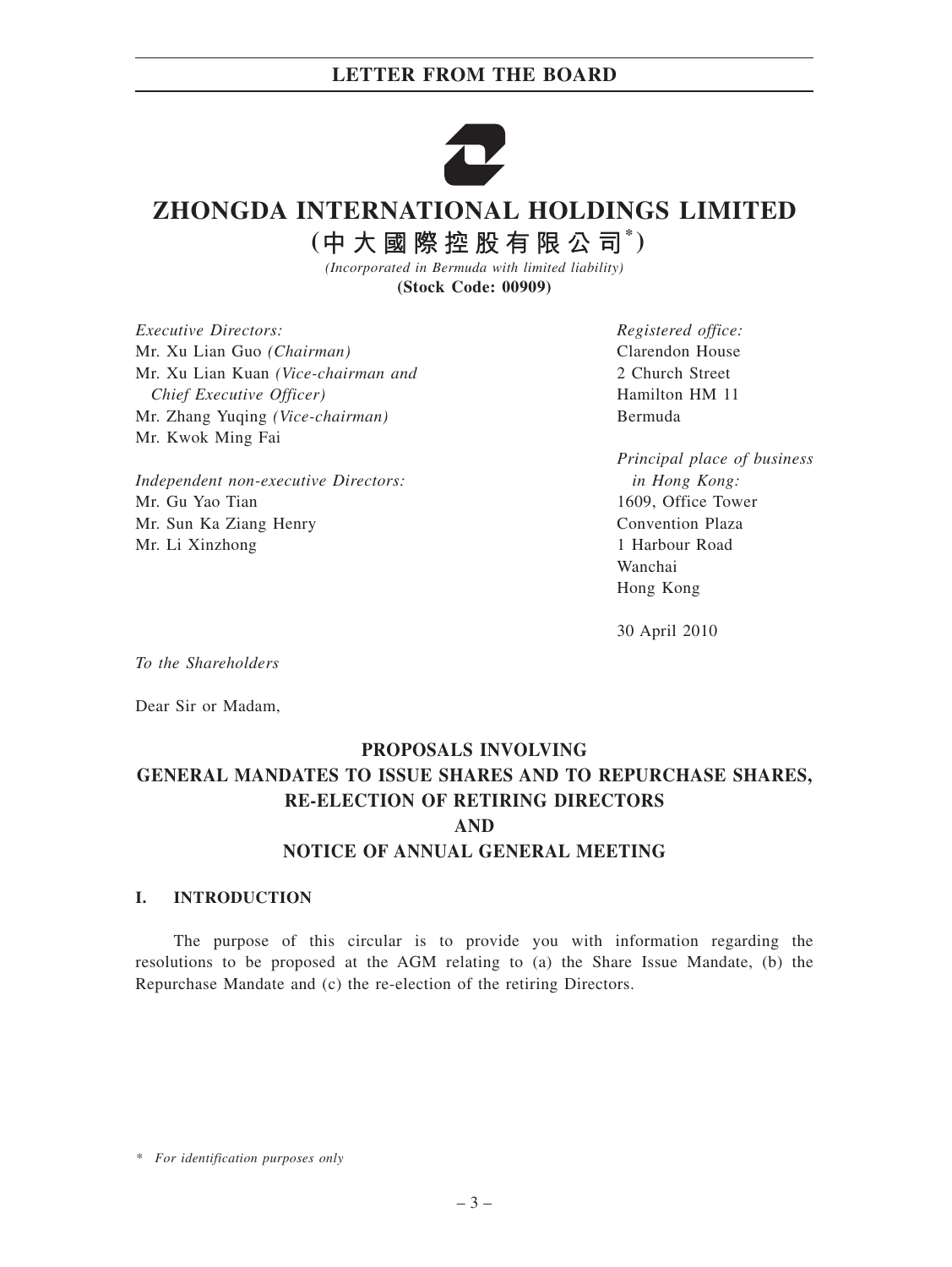#### **LETTER FROM THE BOARD**

#### **II. GENERAL MANDATE TO ISSUE SHARES**

At the special general meeting of the Company held on 17 March 2010, the existing general mandate granted to the Directors to exercise the powers of the Company to issue and allot Shares will expire upon the conclusion of the AGM. It is therefore proposed to seek your approval of the Share Issue Mandate at the AGM to give a fresh general mandate to the Directors to exercise the powers of the Company to issue and allot Shares up to a maximum of 20% of the issued share capital of the Company as at the date of passing of the resolution approving the Share Issue Mandate.

As at the Latest Practicable Date, the issued share capital of the Company comprised 1,052,323,719 Shares. Subject to the passing of the resolution approving the Share Issue Mandate and on the basis that no further Shares are issued or repurchased by the Company prior to the AGM, the Company would be allowed under the Share Issue Mandate to allot, issue and deal with new Shares up to a limit of 210,464,743 Shares.

It will be proposed at the AGM two ordinary resolutions respectively (i) granting to the Directors the Share Issue Mandate, and (ii) authorising an extension of the limit of the Share Issue Mandate so granted by adding to it the number of Shares repurchased by the Company under the Repurchase Mandate, if granted.

Details of the Share Issue Mandate and the extension of the Share Issue Mandate are set out in Ordinary Resolutions nos. 4(A) and 4(C) respectively in the notice of the AGM.

#### **III. GENERAL MANDATE TO REPURCHASE SHARES**

At the annual general meeting of the Company held on 26 June 2009, a general mandate was given to the Directors to exercise the powers of the Company to repurchase Shares. Such mandate will lapse at the conclusion of the AGM. It is therefore proposed to seek your approval of the Repurchase Mandate at the AGM to give a fresh general mandate to the Directors to exercise the powers of the Company to repurchase Shares up to a maximum of 10% of the issued share capital of the Company as at the date of passing of the resolution approving the Repurchase Mandate.

Subject to the passing of the resolution approving the Repurchase Mandate and on the basis that no further Shares are issued or repurchased by the Company prior to the AGM, the Company would be allowed under the Repurchase Mandate to repurchase up to a limit of 105,232,371 Shares.

It will be proposed at the AGM an ordinary resolution granting to the Directors the Repurchase Mandate, details of which are set out in Ordinary Resolution no. 4(B) in the notice of the AGM.

An explanatory statement as required under the Listing Rules to be sent to Shareholders in connection with the Repurchase Mandate is set out in Appendix I to this circular. The explanatory statement contains all the information reasonably necessary to enable Shareholders to make an informed decision on whether to vote for or against the relevant resolutions.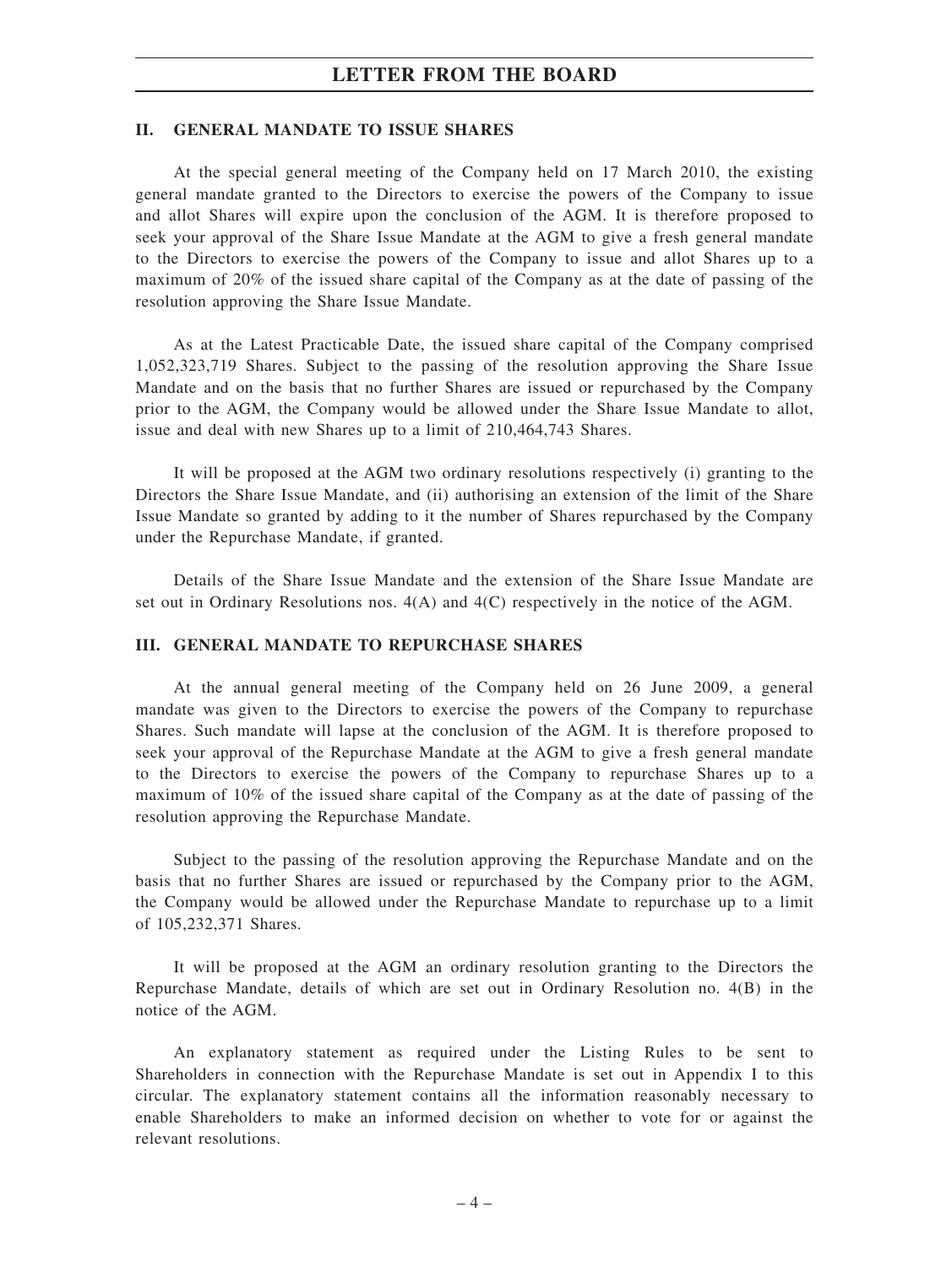### **LETTER FROM THE BOARD**

#### **IV. RE-ELECTION OF THE RETIRING DIRECTORS**

As at the Latest Practicable Date, the executive Directors are Mr. XU Lian Guo, Mr. XU Lian Kuan, Mr. ZHANG Yuqing and Mr. KWOK Ming Fai, and the independent non-executive Directors are Mr. GU Yao Tian, Mr. SUN Ka Ziang Henry and Mr. LI Xinzhong.

In accordance with Bye-law 87 of the Bye-laws, Mr. XU Lian Kuan, Mr. GU Yao Tian and Mr. LI Xinzhong will be retiring from the office at the AGM and being eligible for re-election. A brief biographical details of the retiring Directors proposed to be re-elected at the AGM is set out in Appendix II to this circular.

#### **V. ANNUAL GENERAL MEETING**

A notice convening the AGM for the purpose of considering (a) the Share Issue Mandate, (b) the Repurchase Mandate and (c) the re-election of the retiring Directors is set out on pages 13 to 16 of this circular.

A form of proxy for use at the AGM is also enclosed with this circular. Whether or not you are able to attend the meeting, you are requested to complete the accompanying form of proxy in accordance with the instructions printed thereon and return the same to the principal place of business of the Company in Hong Kong at 1609, Office Tower, Convention Plaza, 1 Harbour Road, Wanchai, Hong Kong as soon as possible, and in any event not less than 48 hours before the time appointed for holding of the AGM or any adjournment thereof. Completion and return of the form of proxy shall not preclude the Shareholders from attending and voting in person at the AGM or any adjournment thereof if they so wish.

Voting at the AGM will be taken by way of poll in accordance with the Listing Rules and the poll results will be published after the AGM.

#### **VI. RECOMMENDATION**

The Board is of the opinion that the ordinary resolutions in respect of (a) the Share Issue Mandate, (b) the Repurchase Mandate and (c) the re-election of the retiring Directors are each in the best interests of the Company and the Shareholders as a whole. Accordingly, the Board recommends all Shareholders to vote in favour of the resolutions to be proposed at the AGM to give effect to them.

> Yours faithfully For and on behalf of **Zhongda International Holdings Limited Xu Lian Guo** *Chairman*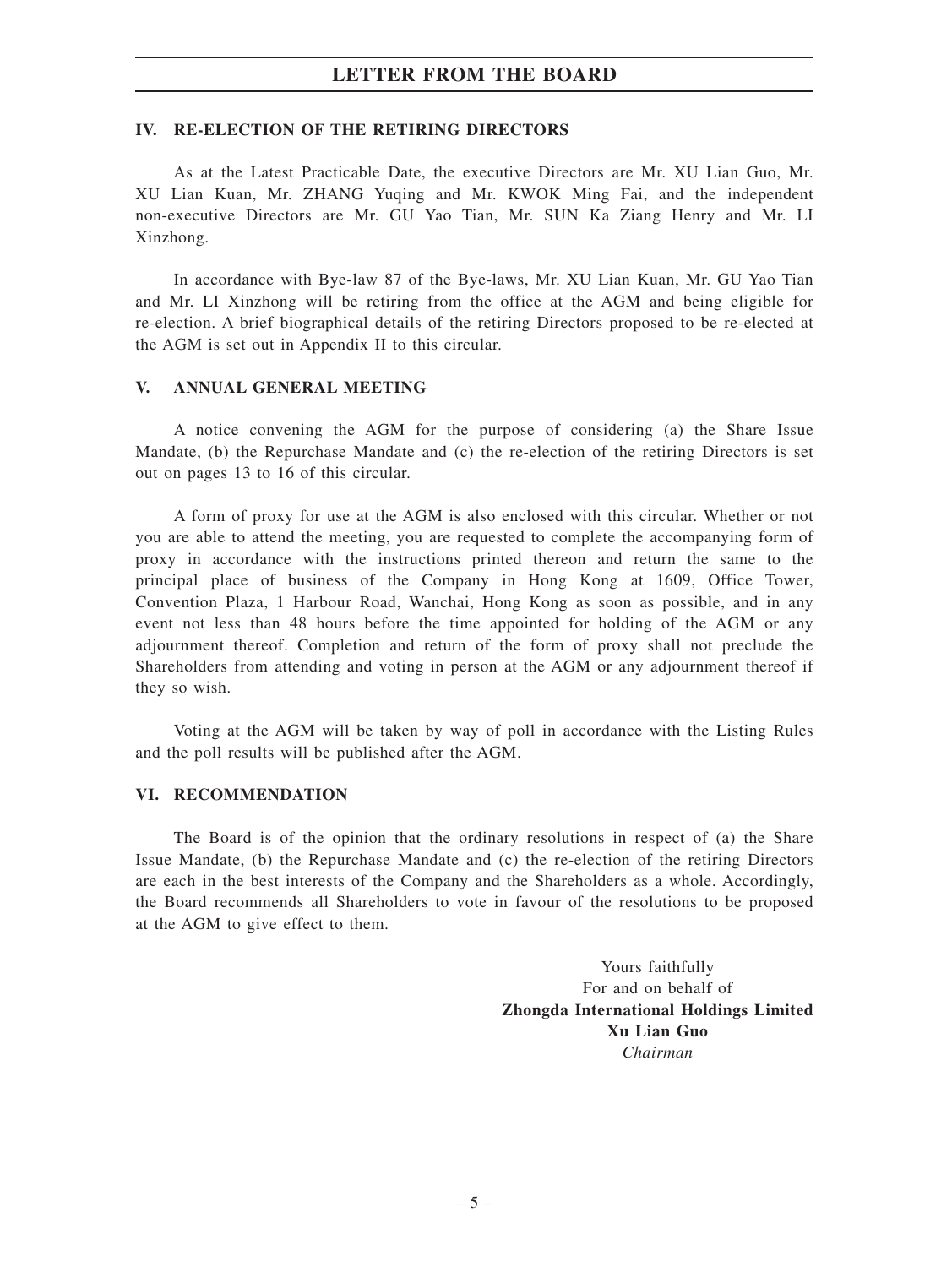This Appendix contains the particulars that are required by the Listing Rules to be included in an explanatory statement to enable the Shareholders to make an informed view on whether to vote for or against the resolution to be proposed at the AGM in relation to the proposed Repurchase Mandate.

#### **SHARE CAPITAL**

As at the Latest Practicable Date, the issued share capital of the Company was HK\$105,232,372 divided into 1,052,323,719 Shares. Subject to the passing of the resolution granting the proposed mandate to repurchase the Shares and on the basis that no further Shares are issued or repurchased before the AGM, the Company will be allowed to repurchase a maximum of 105,232,371 Shares, representing 10% of the issued share capital of the Company as at the date of passing the resolution approving the Repurchase Mandate, during the period ending on the earlier of the conclusion of the next annual general meeting of the Company or the date by which the next annual general meeting of the Company is required to be held by law or the date upon which such authority is revoked or varied by a resolution of the Shareholders in general meeting.

#### **REASONS FOR REPURCHASE**

The Directors believe that the Repurchase Mandate is in the best interests of the Company and the Shareholders. Such repurchase may, depending on market conditions and funding arrangements at the time, lead to an enhancement of the net assets and/or earnings per Share of the Company and will only be made when the Directors believe that such a repurchase will benefit the Company and the Shareholders.

The Directors have no present intention to repurchase any Shares and they would only exercise the power to repurchase in circumstances where they consider that the repurchase would be in the best interests of the Company and in circumstances where they consider that the Shares can be repurchased on the terms favourable to the Company.

#### **FUNDING OF REPURCHASES**

Repurchase to be made pursuant to the proposed Repurchase Mandate would be financed out of funds legally available for the purpose in accordance with the Bye-laws and the applicable laws of Bermuda. The laws of Bermuda provide that any repurchase by the Company may be made out of the capital paid up on the purchased Shares or out of the funds of the Company which would otherwise be available for dividend or distribution or out of the proceeds of a fresh issue of Shares made for the purpose. Any premium payable on a purchase over the par value of the Shares to be purchased must be provided out of funds of the Company which would otherwise be available for dividend or distribution or out of the Company's share premium accounts.

On the basis of the consolidated financial position of the Company as at 31 December 2009, being the date to which the latest published audited accounts of the Company were made up, the Directors consider that if the general mandate to repurchase Shares were to be exercised in full at the current prevailing market value, it may not have a material adverse impact on the working capital position and gearing level of the Company. The Directors do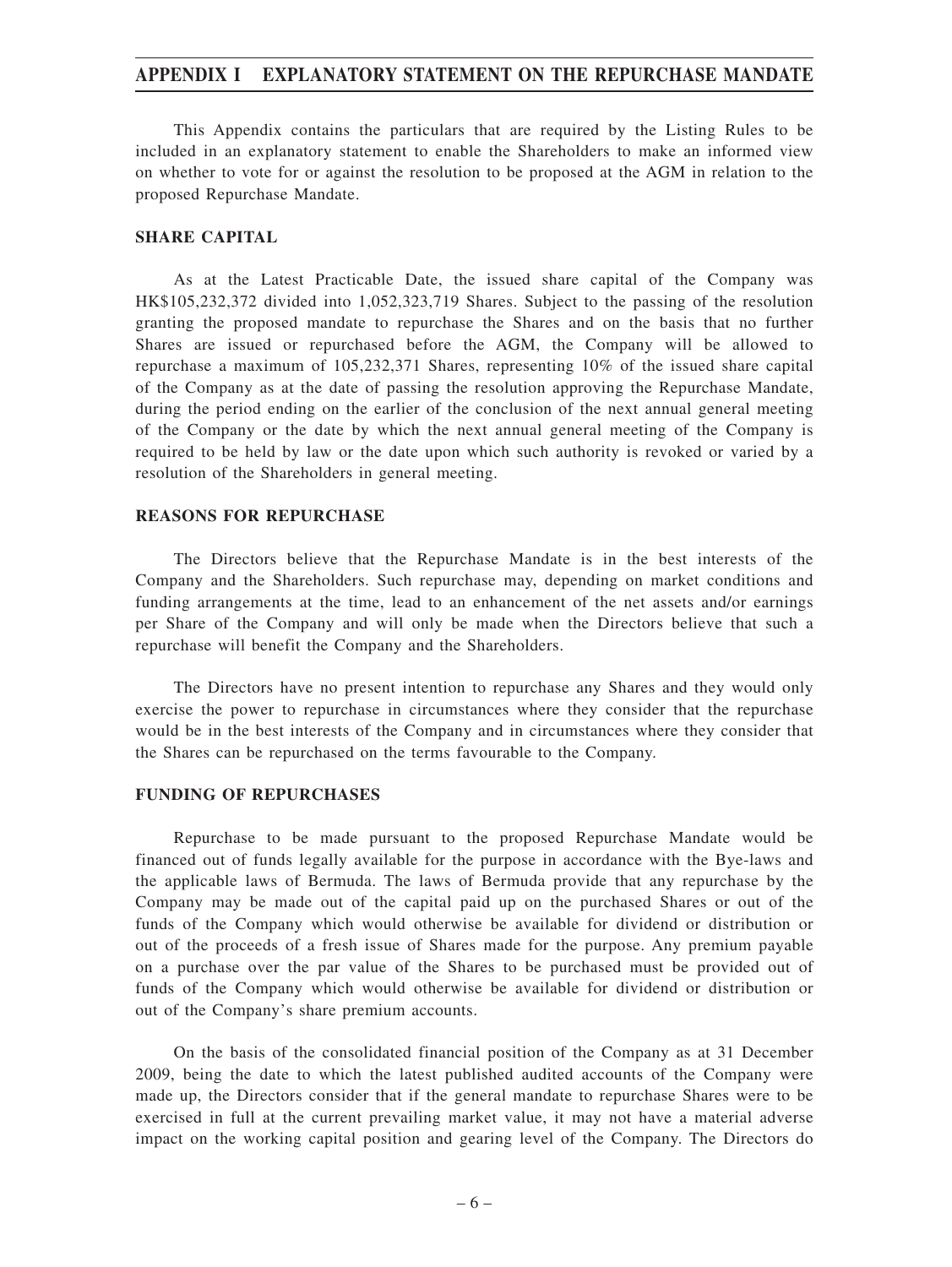not propose to exercise the mandate to repurchase Shares to such an extent as would, in the circumstances, have a material adverse effect on the working capital position of the Company as compared with the position disclosed in the latest published audited financial statements or the gearing level which, in the opinion of the Directors, are from time to time appropriate for the Company.

#### **EFFECT OF THE TAKEOVERS CODE AND REPURCHASE CODE**

Upon the exercise of the power to repurchase the Shares pursuant to the Repurchase Mandate, a Shareholder's proportionate interest in the voting rights of the Company increases, such increase will be treated as an acquisition of voting rights for the purposes of Rule 32 of the Takeovers Code and Rule 6 of the Repurchase Code. Accordingly, a Shareholder or group of Shareholders acting in concert could obtain or consolidate control of the Company and become obliged to make a mandatory general offer in accordance with Rules 26 and 32 of the Takeovers Code.

As at the Latest Practicable Date, the register of interests maintained by the Company pursuant to Section 336 of the SFO showed that the Company has been notified of the following interests, being 5% or more of the Company's issued share capital:

|                        |             |                                 |                                                          | Approximate<br>percentage of<br>shareholding if<br>the |
|------------------------|-------------|---------------------------------|----------------------------------------------------------|--------------------------------------------------------|
| Name of Shareholder    | <b>Note</b> | Number of<br><b>Shares held</b> | Approximate<br>percentage of<br>existing<br>shareholding | Repurchase<br>Mandate is<br>exercised in<br>full       |
| Zhong Da (BVI) Limited |             | 294,004,000                     | 27.9%                                                    | 31.0%                                                  |

*Note:*

1. The 294,004,000 Shares are held by Zhong Da (BVI) Limited which is beneficially owned as to 57.22% by Mr. Xu Lian Guo and as to 42.78% by Mr. Xu Lian Kuan respectively.

As at the Latest Practicable Date, Zhong Da (BVI) Limited was the only substantial shareholder of the Company holding more than 10% of the issued share capital of the Company. In the event that the Directors should exercise in full the power to repurchase Shares under the Repurchase Mandate, the shareholding of Zhong Da (BVI) Limited in the Company would be increased to approximately 31.0% of the issued share capital of the Company. Such increase would give rise to Zhong Da (BVI) Limited an obligation to make a mandatory offer under Rule 26 of the Takeovers Code. However, the Company has no present intention to repurchase Shares to such extent as to result in any mandatory offer to be made by Zhong Da (BVI) Limited under Rule 26 of the Takeovers Code. The exercise of the Repurchase Mandate in full will not give rise to the number of Shares held by public to be reduced to less than 25% of the issued share capital of the Company.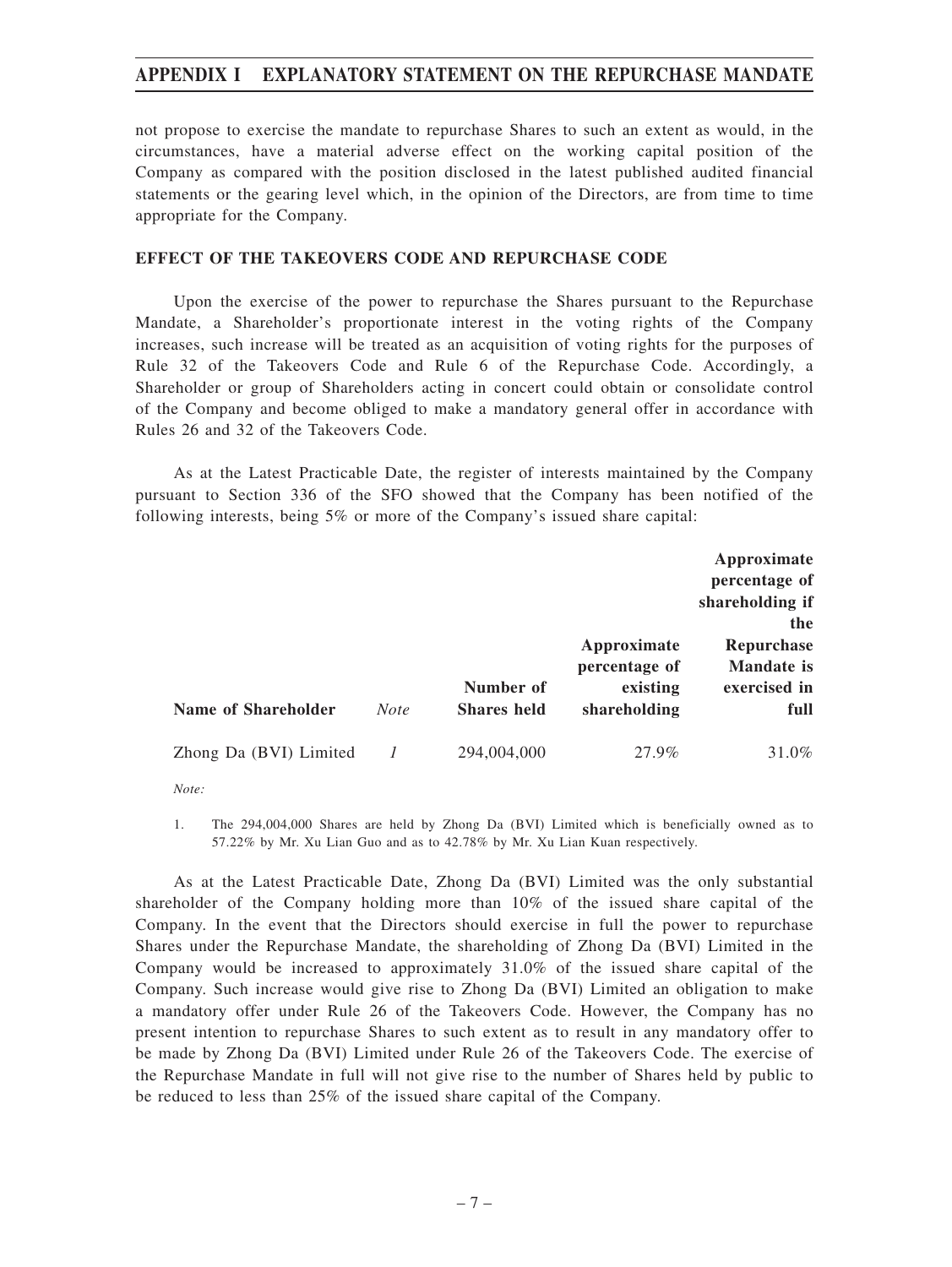#### **PRICE OF THE SHARES**

The following table shows the highest and lowest prices at which the Shares have been traded on the Stock Exchange in each of the previous twelve months before the Latest Practicable Date:

|                                           | <b>Highest</b> | Lowest   |
|-------------------------------------------|----------------|----------|
|                                           | HK\$           | HK\$     |
| 2009                                      |                |          |
| April                                     | $*0.406$       | $*0.263$ |
| May                                       | $*0.383$       | $*0.284$ |
| June                                      | 1.300          | 0.368    |
| July                                      | 1.240          | 0.700    |
| August                                    | 0.860          | 0.530    |
| September                                 | 0.670          | 0.540    |
| October                                   | 0.900          | 0.550    |
| November                                  | 1.000          | 0.660    |
| December                                  | 0.850          | 0.690    |
| 2010                                      |                |          |
| January                                   | 1.000          | 0.730    |
| February                                  | 0.910          | 0.750    |
| March                                     | 0.860          | 0.750    |
| April (up to the Latest Practicable Date) | 0.980          | 0.780    |

*\** Adjustment has been made for open offer in July 2009.

#### **UNDERTAKING**

The Directors have undertaken to the Stock Exchange that, so far as the same may be applicable, they will exercise the Repurchase Mandate to repurchase Shares in accordance with the Listing Rules and applicable laws of Hong Kong and Bermuda.

To the best of their knowledge and having made all reasonable enquiries, none of the Directors nor any of their associates (as defined in the Listing Rules) have any present intention to sell any Shares to the Company or its subsidiaries if the Repurchase Mandate is exercised by the Company.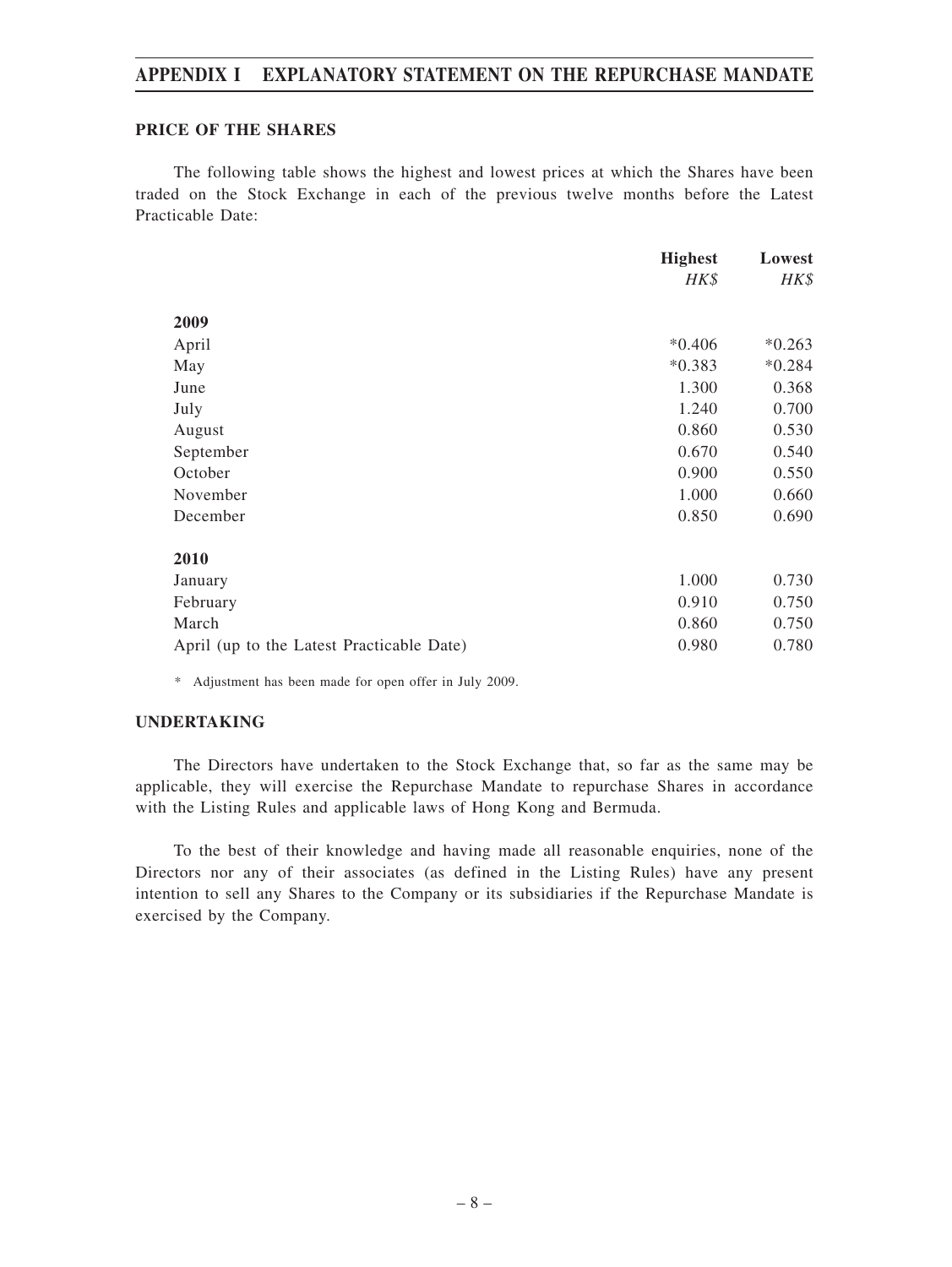No connected persons of the Company (as defined in the Listing Rules) have notified the Company that they have a present intention to sell any Shares to the Company, or have undertaken not to do so in the event that the Company is authorised to make repurchases of the Shares.

#### **SHARE REPURCHASE MADE BY THE COMPANY**

No Shares have been repurchased by the Company or any of its subsidiaries during the six months immediately preceding the Latest Practicable Date.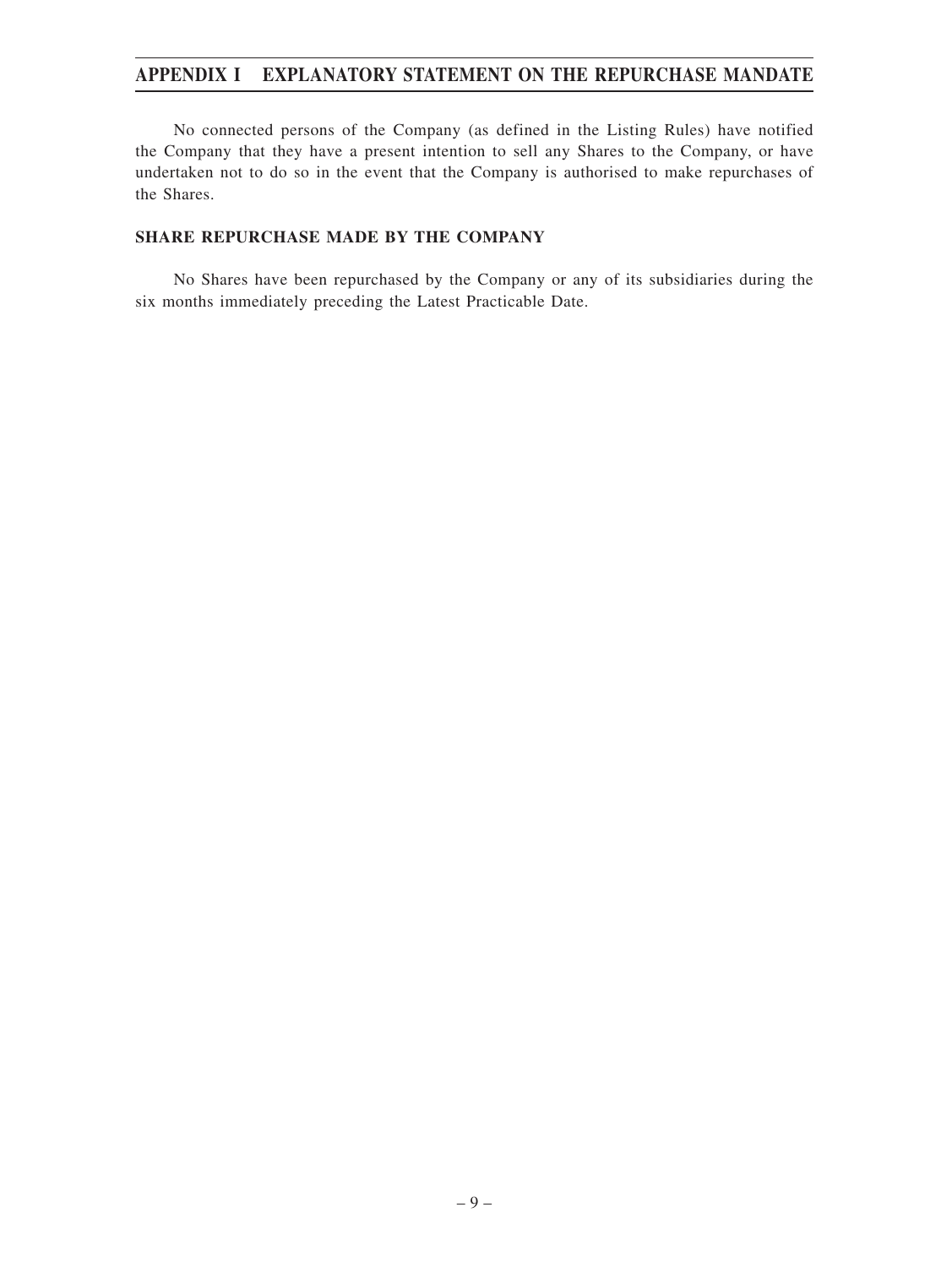## **APPENDIX II DIRECTORS PROPOSED TO BE RE-ELECTED**

The biographical details of the retiring Directors proposed to be re-elected at the AGM are set out as follows:

1. **Mr. XU Lian Kuan ( )**, aged 44, is the vice-chairman and chief executive officer of the Group, and an executive Director. Mr. Xu is in charge of the daily management of the Group and formulation of overall strategies for the Group. He is responsible for the overseas business development of the Group and has successfully led the Group to exploiting the various Asian, European and United States markets. Also, he oversees the product quality control for the Group. Mr. Xu has 20 years of experience in the automobile maintenance and repairs industry. He joined the Group in 1993. He was appointed a member of a surface treatment engineering technology committee in the PRC (全國金屬與非金屬蓋層 標準化技術委員會塗裝分技術委員會) and a member of the People's Political Consultative Committee of Jiangsu Province. He was appointed the anti-corruption supervisor for the Intermediary People's Court of Yancheng, Jiangsu Province. Also, he had been accredited several awards for his entrepreneurship and was the committee member of the China Automobile Service Equipment Committee.

As at the Latest Practicable Date, Mr. Xu Lian Kuan is interested in the 294,004,000 Shares held by Zhong Da (BVI) Limited, representing approximately 27.9% of the issued share capital of the Company. Zhong Da (BVI) Limited is owned as to 57.22% by Mr. Xu Lian Guo and as to 42.78% by Mr. Xu Lian Kuan respectively. Saved as disclosed, he does not have any interests in the Shares within the meaning of Part XV of the SFO.

Save for Mr. Xu Lian Kuan is the younger brother of Mr. Xu Lian Guo, Mr. Xu Lian Kuan does not have any relationships with other Directors, senior management, substantial or controlling shareholders of the Company.

Mr. Xu has entered into a service contract with the Company with a term of 3 years. He is also subject to retirement by rotation and re-election by the Shareholders pursuant to the Bye-Laws. He is entitled to a director's fee of approximately RMB793,000 per annum which is determined by reference to his duties and responsibilities in the Company. He did not hold any directorships in other listed companies in Hong Kong or overseas in the last three years. There is no information which is discloseable nor is Mr. Xu involved in any of the matters required to be disclosed pursuant to Rules  $13.51(2)(h)$  to (v) of the Listing Rules.

Save as disclosed herein, there is no other matter that needs to be brought to the attention of the Shareholders.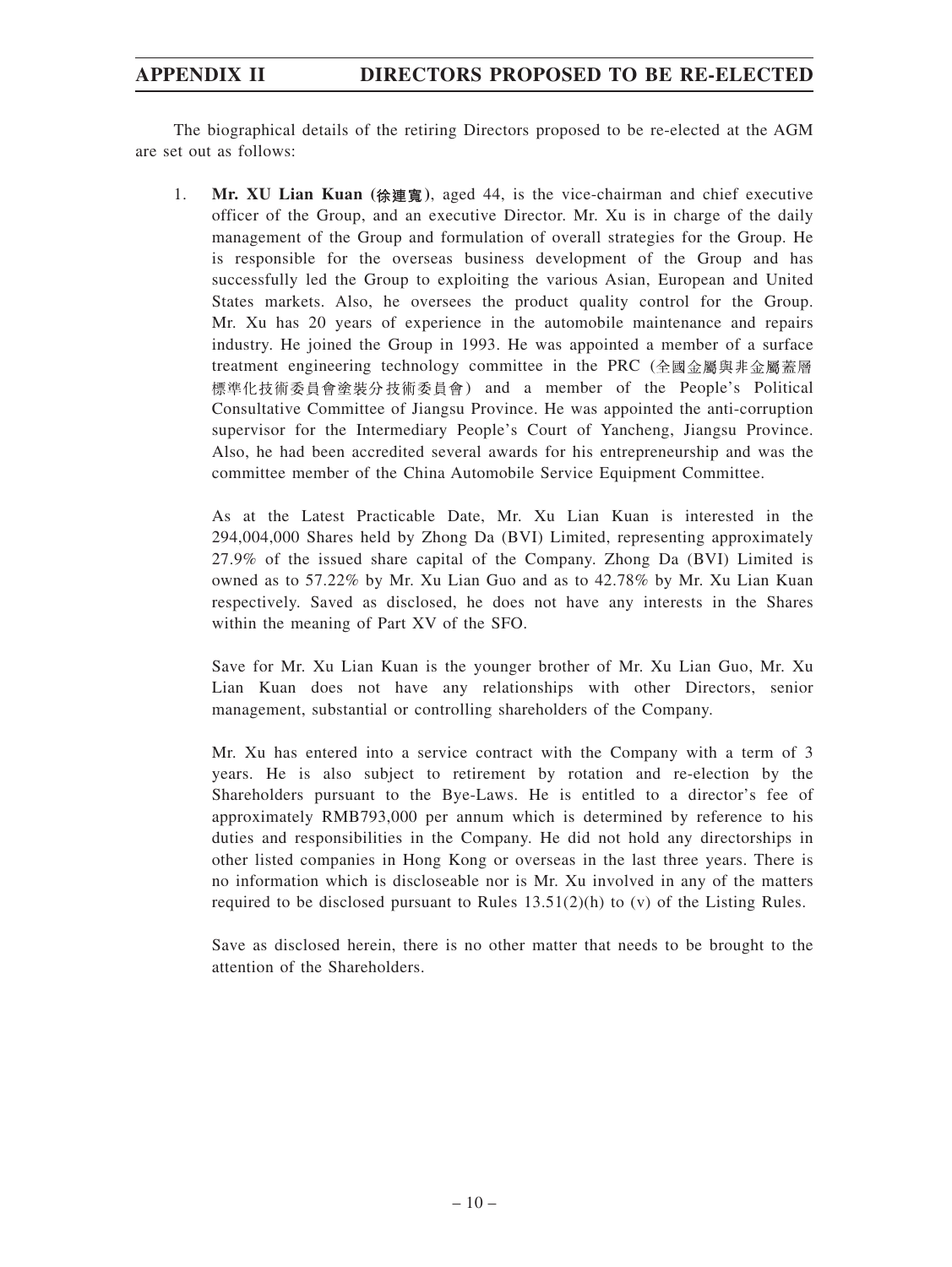## **APPENDIX II DIRECTORS PROPOSED TO BE RE-ELECTED**

2. **Mr. GU Yao Tian ( )**, aged 77, was appointed as an independent non-executive Director in 2001. Prior to his joining to the Company, he was the general manager of the China National Automotive Industry Corporation. He was the general manager of Nanjing Automotive Manufacturing Factory during the period from 1988 to 1994.

As at the Latest Practicable Date, Mr. Gu does not have any interests in the Shares within the meaning of Part XV of the SFO. He does not have any relationships with other Directors, senior management, substantial or controlling shareholders of the Company. He has entered into a service contract with the Company with a term of 3 years. He is also subject to retirement by rotation and re-election by the Shareholders pursuant to the Bye-Laws. He is entitled to a director's fee of approximately RMB87,000 per annum which is determined by reference to his duties and responsibilities in the Company. He did not hold any directorships in other listed companies in Hong Kong or overseas in the last three years. There is no information which is discloseable nor is Mr. Gu involved in any of the matters required to be disclosed pursuant to Rules  $13.51(2)(h)$  to (v) of the Listing Rules.

Save as disclosed herein, there is no other matter that needs to be brought to the attention of the Shareholders.

3. **Mr. LI Xinzhong ( )**, aged 52, was appointed as an independent non-executive Director in 2004. After graduating from Nankai University in 1983 with a degree in Economics, he spent seven years working in the PRC as a lecturer, part-time lawyer and the deputy general manager of a consulting firm in Tianjian before receiving his LL.M. degree at the University of London in 1991. He joined Miramar Group as an advisor of China affairs in 1992 and then joined Peregrine Capital Limited in 1993 and became a director in 1996. He spent two years with Alta Capital (H.K.) Limited as an executive director before joining BNP Paribas Peregerine Capital Limited in 2000 as an executive director. He joined Anglo Chinese Corporate Finance Limited in 2003 as a director and then joined DBS Asia Capital Limited as China Team Head of Mergers and Acquisitions in June 2004 responsible for origination of PRC related corporate finance transactions. He is currently a director of Shenzhen Sino-Source Investment Consultants Co., Ltd. Mr. Li has over 15 years experience in corporate finance.

As at the Latest Practicable Date, Mr. Li does not have any interests in the Shares within the meaning of Part XV of the SFO. He does not have any relationships with other Directors, senior management, substantial or controlling shareholders of the Company. He has entered into a service contract with the Company with a term of 3 years. He is also subject to retirement by rotation and re-election by the Shareholders pursuant to the Bye-Laws. He is entitled to a director's fee of approximately RMB87,000 per annum which is determined by reference to his duties and responsibilities in the Company. There is no information which is discloseable nor is Mr. Li involved in any of the matters required to be disclosed pursuant to Rules 13.51(2)(h) to (v) of the Listing Rules.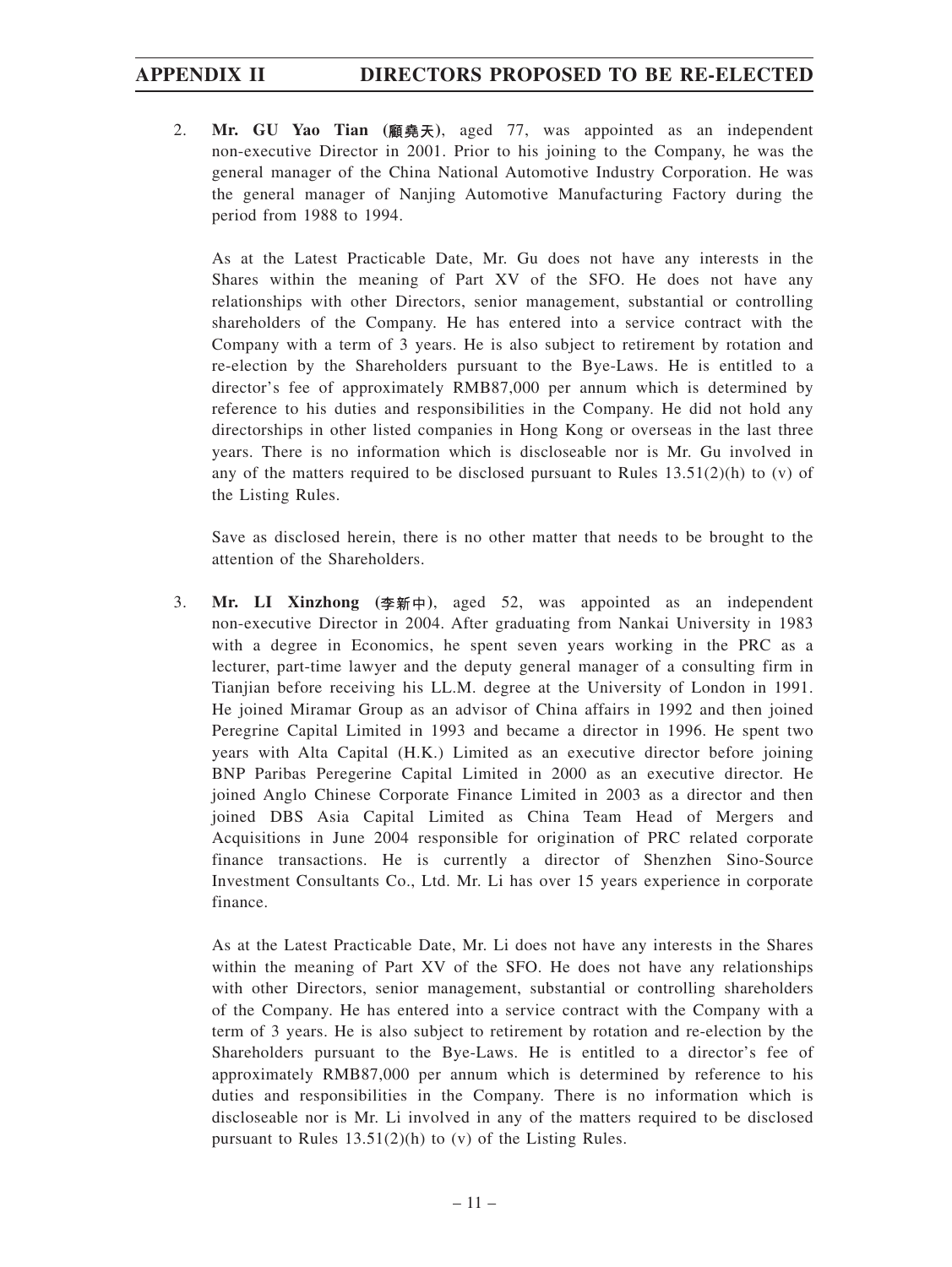As at the Latest Practicable Date, Mr. Li is an independent non-executive director of Vitop Bioenergy Holdings Limited, a company listed on the main board of the Stock Exchange. Save as disclosed, he did not hold any other directorships in other listed companies in Hong Kong or overseas in the last three years.

Save as disclosed herein, there is no other matter that needs to be brought to the attention of the Shareholders.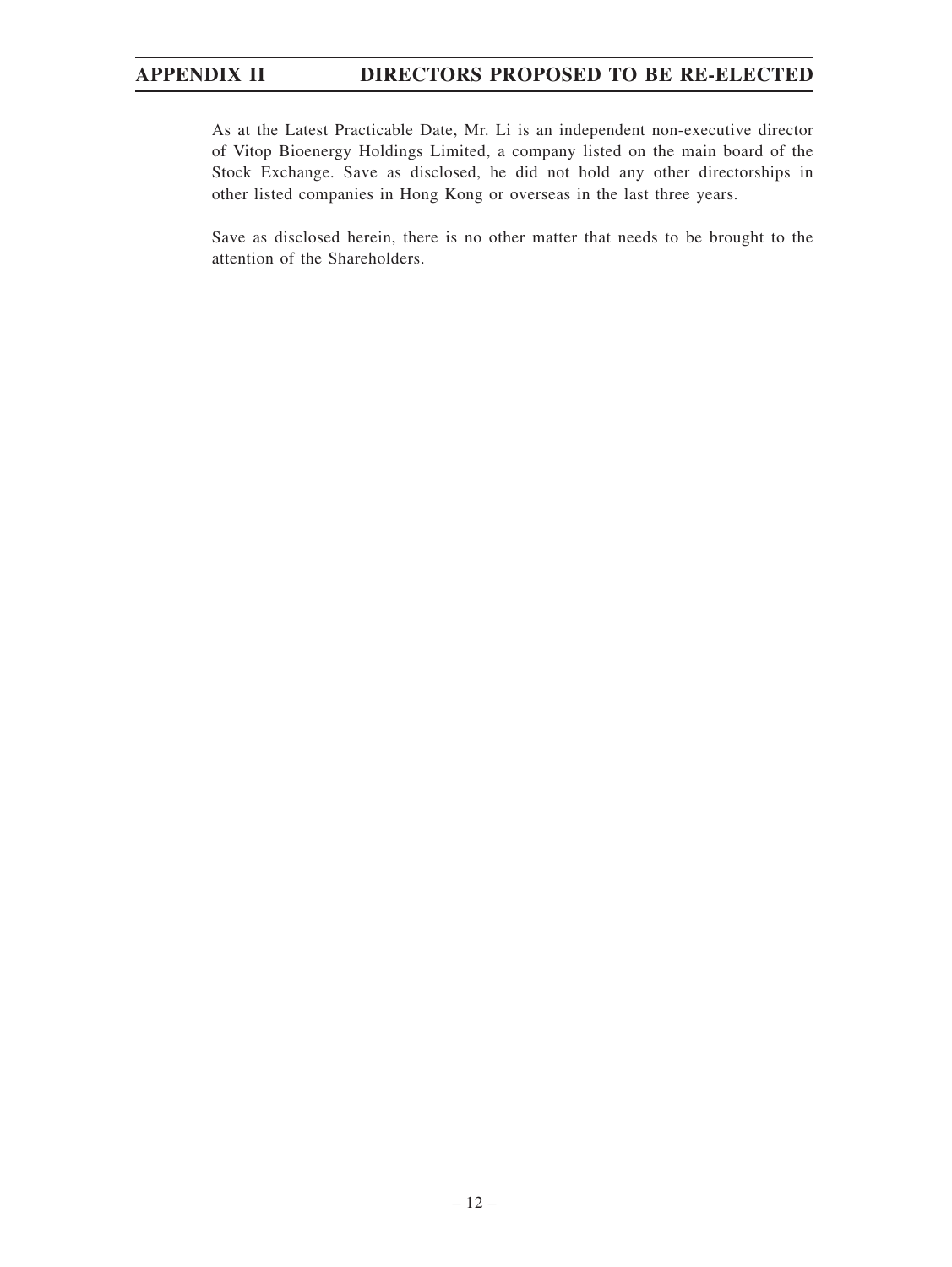

# **ZHONGDA INTERNATIONAL HOLDINGS LIMITED**

**( \* )**

*(Incorporated in Bermuda with limited liability)* **(Stock Code: 00909)**

**NOTICE IS HEREBY GIVEN** that the Annual General Meeting of Zhongda International Holdings Limited (the "**Company**") will be held at Plaza III, Novotel Century Hong Kong Hotel, 238 Jaffe Road, Wanchai, Hong Kong on Friday, 9 July 2010 at 3:00 p.m. for the following purposes:

- 1. To receive and adopt the Audited Financial Statements and the Reports of the Directors and Auditors for the year ended 31 December 2009.
- 2(A). (i) To re-elect Mr. Xu Lian Kuan as Director;
	- (ii) To re-elect Mr. Gu Yao Tian as Director; and
	- (iii) To re-elect Mr. Li Xinzhong as Director.
- 2(B). To authorise the Board to fix the remuneration of the Directors.
- 3. To re-appoint SHINEWING (HK) CPA Limited as the auditors of the Company and to authorise the Board to fix their remuneration.
- 4. To consider as special business and, if thought fit, pass with or without amendments; the following resolutions as ordinary resolutions:

#### **ORDINARY RESOLUTIONS**

- (A) "**THAT:**
	- (a) subject to paragraph (c) of this Resolution, the exercise by the directors of the Company (the "**Directors**") during the Relevant Period (as hereinafter defined) of all the powers of the Company to allot, issue or otherwise deal with additional shares of the Company (the "**Shares**"), and to make or grant offers, agreements, options and other rights, or issue warrants and other securities including bonds, debentures and notes convertible into Shares, which would or might require the exercise of such powers, be and is hereby generally and unconditionally approved;

*<sup>\*</sup> For identification purposes only*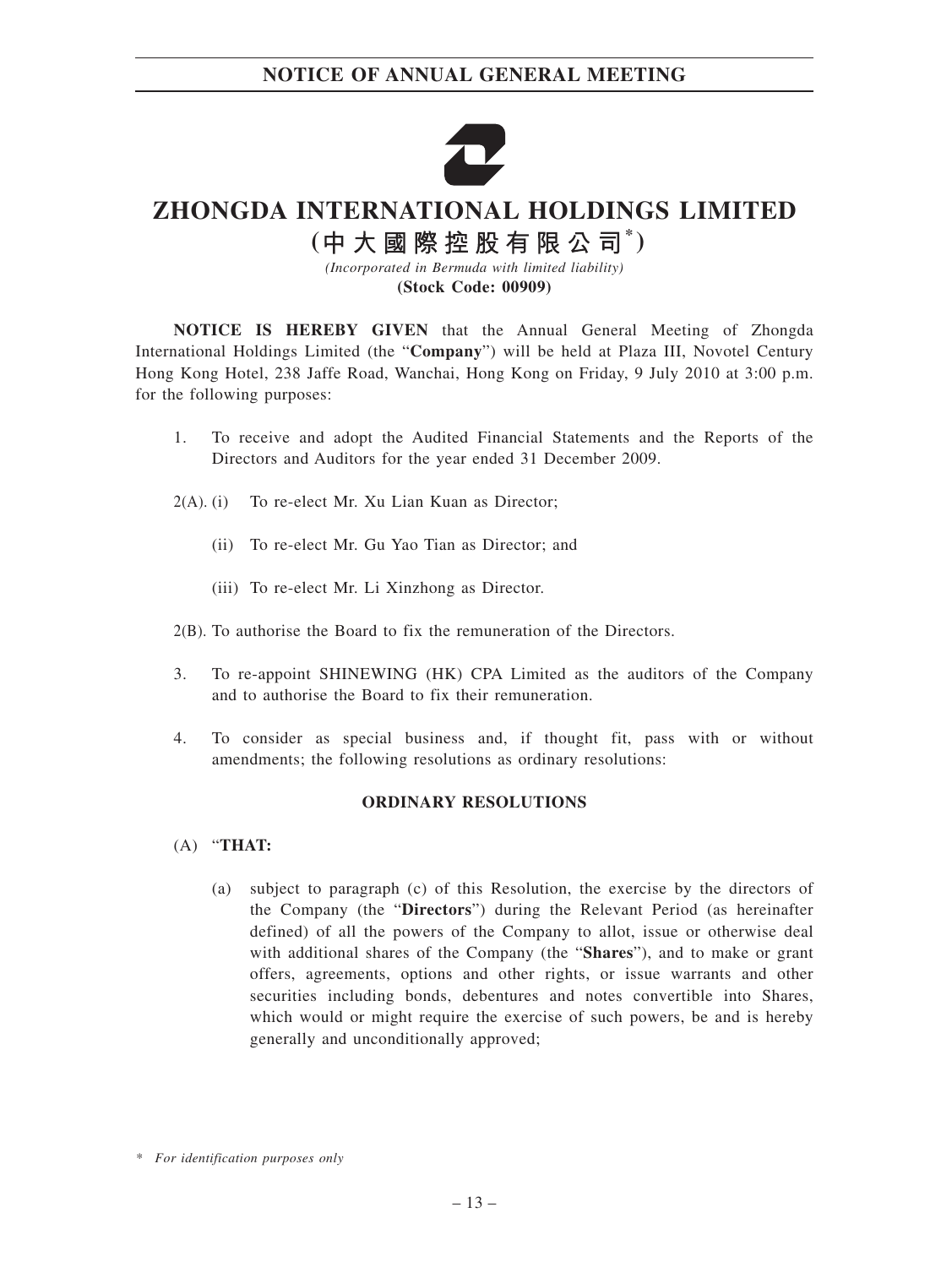- (b) the approval given in paragraph (a) of this Resolution shall authorise the Directors during the Relevant Period to make or grant offers, agreements, options and other rights, or issue warrants and other securities, which would or might require the exercise of such powers after the end of the Relevant Period;
- (c) the aggregate nominal amount of share capital allotted or to be allotted or agreed conditionally or unconditionally to be allotted (whether pursuant to an option or otherwise) and issued by the Directors pursuant to the approval given in paragraph (a) of this Resolution, otherwise than pursuant to:
	- (i) a Rights Issue (as hereinafter defined);
	- (ii) an issue of shares as scrip dividends or similar arrangement providing for the allotment of shares of the Company in lieu of the whole or part of a dividend on shares pursuant to the bye-laws of the Company from time to time;
	- (iii) an issue of shares upon the exercise of the rights of subscription or conversion under the terms of any bonds, warrants, debenture, notes and any securities which carry rights to subscribe for or are convertible into shares of the Company; or
	- (iv) an issue of shares upon the exercise of any option scheme or similar arrangement of the Company;

shall not exceed 20% of the aggregate nominal amount of the share capital of the Company in issue at the date of the passing of this Resolution and the said approval shall be limited accordingly;

(d) for the purpose of this Resolution:

'Relevant Period' means the period from the passing of this Resolution until whichever is the earlier of:

- (i) the conclusion of the next annual general meeting of the Company;
- (ii) the expiration of the period within which the next annual general meeting of the Company is required by the bye-laws of the Company or any applicable laws to be held; and
- (iii) the revocation or variation of the authority given under this Resolution by an ordinary resolution of the shareholders of the Company (the "**Shareholders**") in general meeting.

'Rights Issue' means the allotment, issue or grant of Shares pursuant to an offer of Shares open for a period fixed by the Directors to holders of Shares whose names stand on the register of members of the Company on a fixed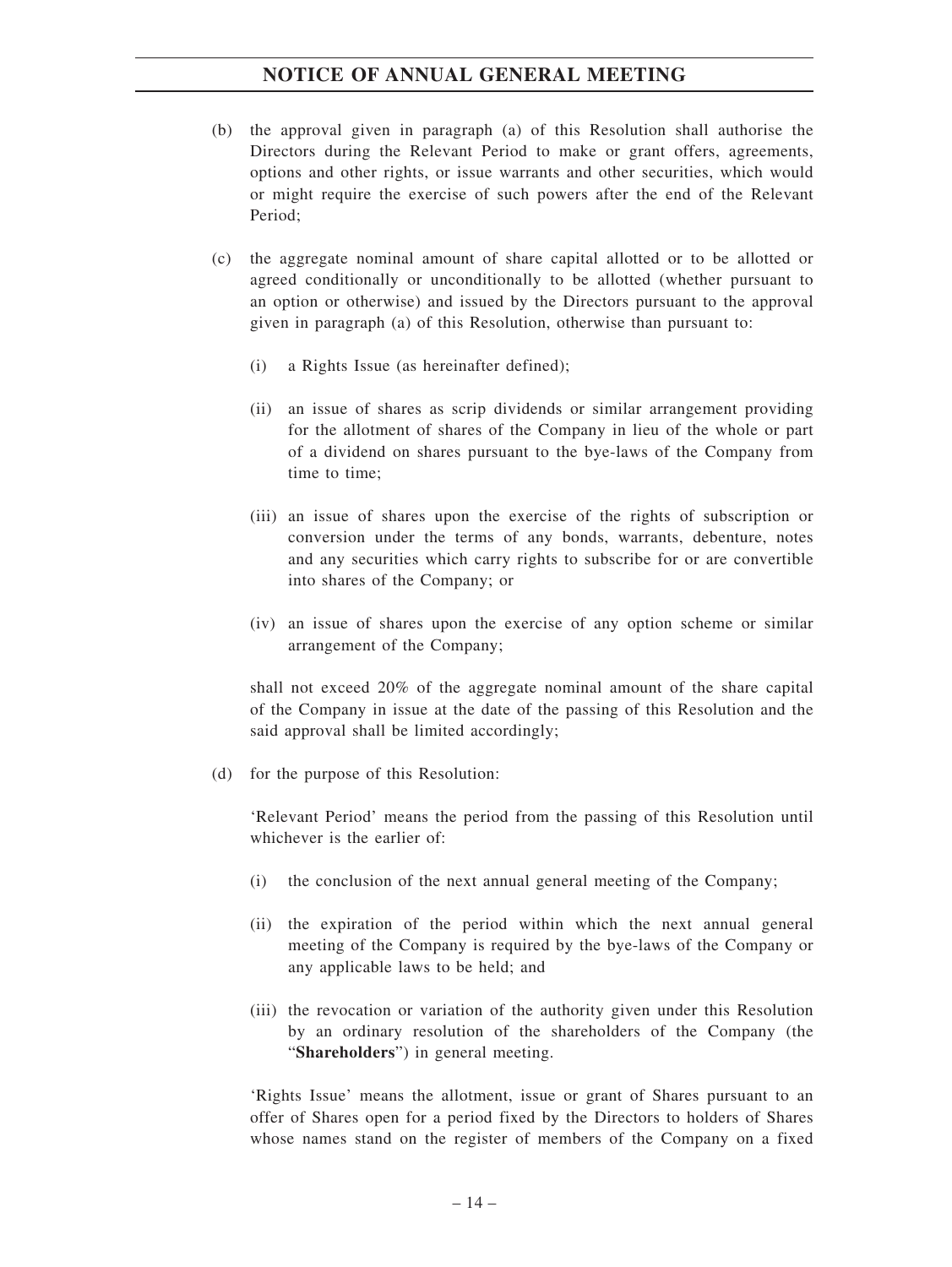record date in proportion to their then holdings of such Shares at that date (subject to such exclusion or other arrangements as the Directors may deem necessary or expedient in relation to fractional entitlements or having regard to any restrictions or obligations under the laws of, or the requirements of any recognised regulatory body or any stock exchange in, any territory applicable to the Company)."

#### (B) "**THAT**:

- (a) subject to paragraph (b) of this Resolution, the exercise by the directors of the Company (the "**Directors**") during the Relevant Period (as hereinafter defined) of all the powers of the Company to repurchase shares of the Company (the "**Shares**") on The Stock Exchange of Hong Kong Limited (the "**Stock Exchange**") or on any other stock exchange on which the Shares may be listed and recognised for this purpose by the Securities and Futures Commission of Hong Kong and the Stock Exchange under the Hong Kong Code on Share Repurchases, subject to and in accordance with all applicable laws and regulations, be and is hereby generally and unconditionally approved;
- (b) the aggregate nominal amount of the Shares which may be repurchased by the Company pursuant to paragraph (a) of this Resolution during the Relevant Period shall not exceed 10% of the aggregate nominal amount of the share capital of the Company in issue at the date of the passing of this Resolution, and the approval granted under paragraph (a) of this Resolution shall be limited accordingly;
- (c) for the purpose of this Resolution:

'Relevant Period' means the period from the passing of this Resolution until whichever is the earlier of:

- (i) the conclusion of the next annual general meeting of the Company;
- (ii) the expiration of the period within which the next annual general meeting of the Company is required by the bye-laws of the Company or any applicable laws to be held; and
- (iii) the revocation or variation of the authority given under this Resolution by an ordinary resolution of the Shareholders in general meeting."
- (C) "**THAT** conditional upon the passing of Resolutions 4(A) and 4(B), the general mandate granted to the directors of the Company (the "**Directors**") to exercise the powers of the Company to allot, issue or otherwise deal with additional securities of the Company pursuant to Resolution  $4(A)$  as set out in the notice convening the meeting of which this Resolution forms part be and is hereby extended by the addition thereto an amount representing the aggregate nominal amount of the share capital of the Company repurchased by the Company under the authority